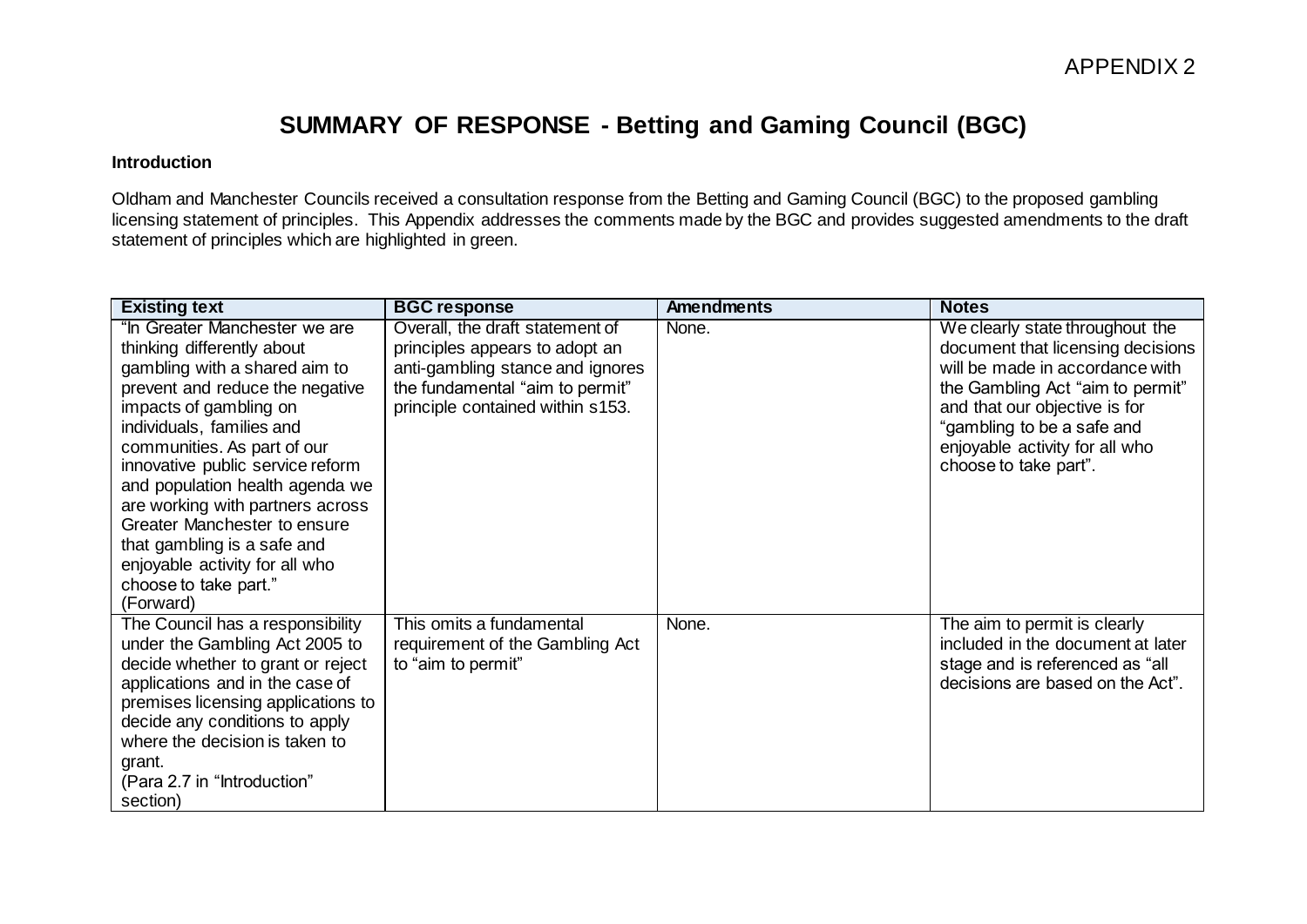| "While for some gambling is an        | This is, at best, misleading. | Suggest an amendment to:              | We consider the original          |
|---------------------------------------|-------------------------------|---------------------------------------|-----------------------------------|
| enjoyable activity, it is a source of |                               |                                       | statement to be accurate as       |
| harm for many"                        |                               | "While gambling can be an             | every person who directly         |
| (Para 3.11 under "Public Health")     |                               | enjoyable activity, it is a source of | experiences harm as a result of   |
|                                       |                               | harm for many"                        | gambling, between 6-10 others     |
|                                       |                               |                                       | are affected, suggesting that the |
|                                       |                               | With the addition of the following    | impact of harm is widely felt     |
|                                       |                               | references:                           | beyond just those who participate |
|                                       |                               |                                       | in gambling, with resulting costs |
|                                       |                               | Citizens Advice (2018) Out of         | for wider society.                |
|                                       |                               | Luck - An exploration of the          |                                   |
|                                       |                               | causes and impacts of problem         |                                   |
|                                       |                               | gambling. Available at:               |                                   |
|                                       |                               | http://www.citizensadvice.org.uk/     |                                   |
|                                       |                               | about-us/policy/policy-research-      |                                   |
|                                       |                               | topics/consumer-policy-               |                                   |
|                                       |                               | research/consumer-policy-             |                                   |
|                                       |                               | research/out-of-luck-an-              |                                   |
|                                       |                               | exploration-of-the-causes-and-        |                                   |
|                                       |                               | impacts-of-problem-gambling/          |                                   |
|                                       |                               | IPPR (2016) Cards on the table:       |                                   |
|                                       |                               | The cost to government                |                                   |
|                                       |                               | associated with people who are        |                                   |
|                                       |                               | problem gamblers in Britain,          |                                   |
|                                       |                               | IPPR. Available at:                   |                                   |
|                                       |                               | https://www.ippr.org/research/pub     |                                   |
|                                       |                               | lications/cards-on-the-table          |                                   |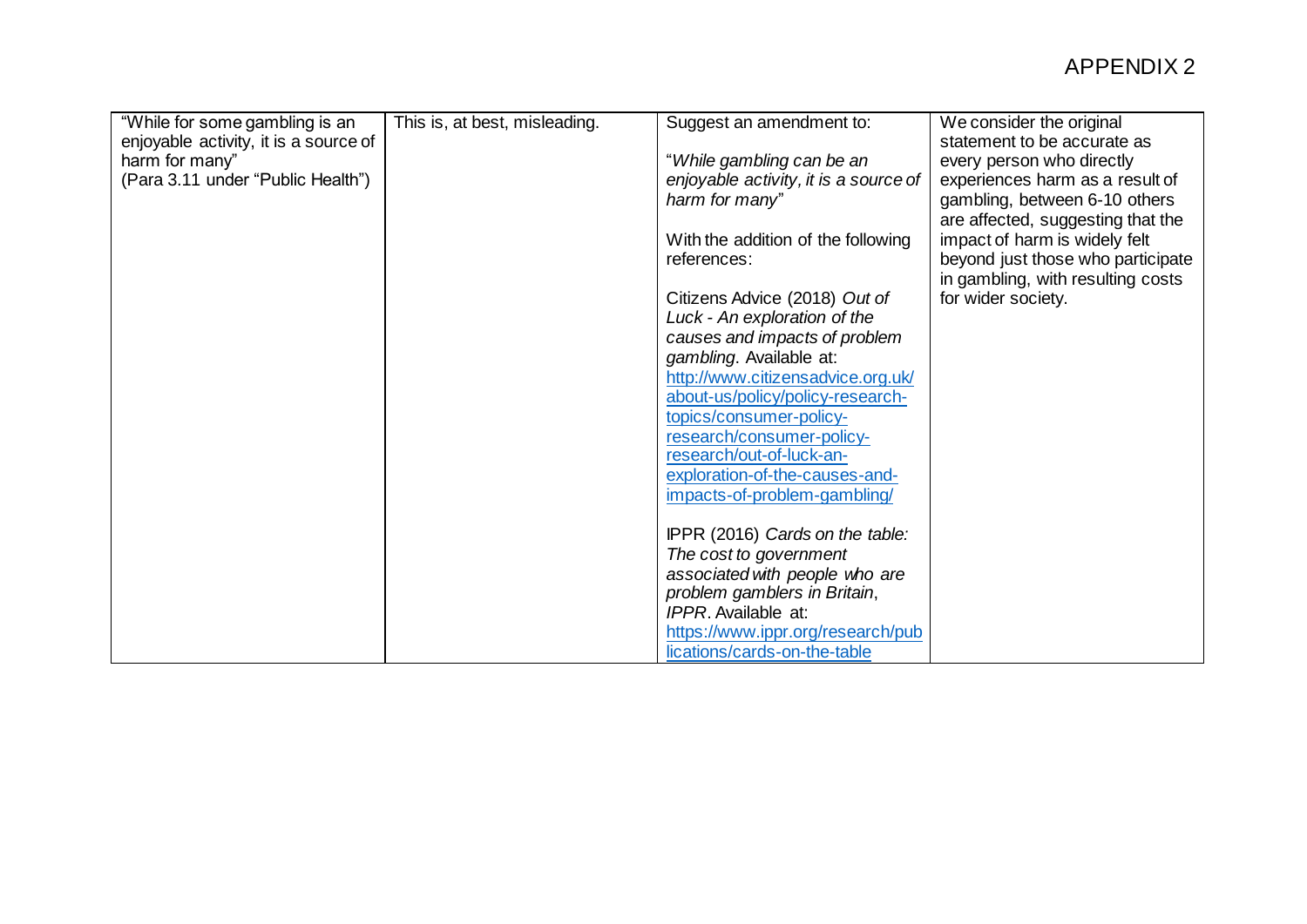| "Research suggests that in a city-<br>region like Greater Manchester<br>there are approximately 39,000<br>people living with a gambling<br>disorder, with a further 118,000 at<br>risk."<br>(Para 3.12 under "Public Health")                           | This refers to "research", but it is<br>not clear what this research is,<br>when this research was<br>conducted or where                                                                                                                                                          | Retain this data but include the<br>following reference:<br>Kenyon (2017) Problem<br>Gambling in Leeds: Report to<br>Leeds City Council. Leeds<br>Beckett. Available at:<br>http://eprints.leedsbeckett.ac.uk/i<br>d/eprint/3945/1/Problem%20Gam<br>bling%20Report.pdf.                                                                        | This is the most up to date data<br>we have available and<br>incorporated an estimate based<br>on GM population demographics<br>using analysis conducted by<br><b>Leeds Beckett University</b><br>specifically looking at urban<br>areas.<br>The national data for gambling<br>harm quoted by the BGC<br>includes areas that bear no<br>similarity to GM (for example,<br>rural areas in Devon), therefore<br>we have used more specific data<br>to inform our estimates so they<br>are relevant to our local<br>population.          |
|---------------------------------------------------------------------------------------------------------------------------------------------------------------------------------------------------------------------------------------------------------|-----------------------------------------------------------------------------------------------------------------------------------------------------------------------------------------------------------------------------------------------------------------------------------|------------------------------------------------------------------------------------------------------------------------------------------------------------------------------------------------------------------------------------------------------------------------------------------------------------------------------------------------|---------------------------------------------------------------------------------------------------------------------------------------------------------------------------------------------------------------------------------------------------------------------------------------------------------------------------------------------------------------------------------------------------------------------------------------------------------------------------------------------------------------------------------------|
| "Men, younger adults (aged 18-<br>34) and adults from a lower<br>socio-economic or black and<br>minority ethnic background are<br>more likely to be classified as<br>gamblers experiencing some<br>level of harm."<br>(Para 3.13 under "Public Health") | This may be correct where those<br>groups do engage in gambling<br>but context is all important.<br>Otherwise, a misleading<br>impression is given.<br>The letter goes on to quote an<br>exploratory piece of research<br>from 2015 looking at vulnerability<br>to gambling harm. | Retain this text but include the<br>following reference:<br>Dinos, S. et al. (2020) 'Treatment<br>Needs and Gap Analysis in Great<br>Britain', GambleAware p. 45.<br>Available at:<br>https://www.begambleaware.org/<br>sites/default/files/2020-<br>12/treatment-needs-and-gap-<br>analysis-in-great-britain-a-<br>synthesis-of-findings1.pdf | Anyone who gambles is<br>vulnerable to harm, however this<br>data is taken from the most<br>recent surveys conducted by<br>Gamble Aware - more research<br>has been done in this space<br>following the quoted 2015 report.<br>We know that gambling<br>prevalence is lower among<br>people from black and ethnic<br>minority backgrounds so the<br>overall numbers are lower, but of<br>those who do participate more<br>report experiencing harm as a<br>result, therefore this statement is<br>an accurate reflection of the data. |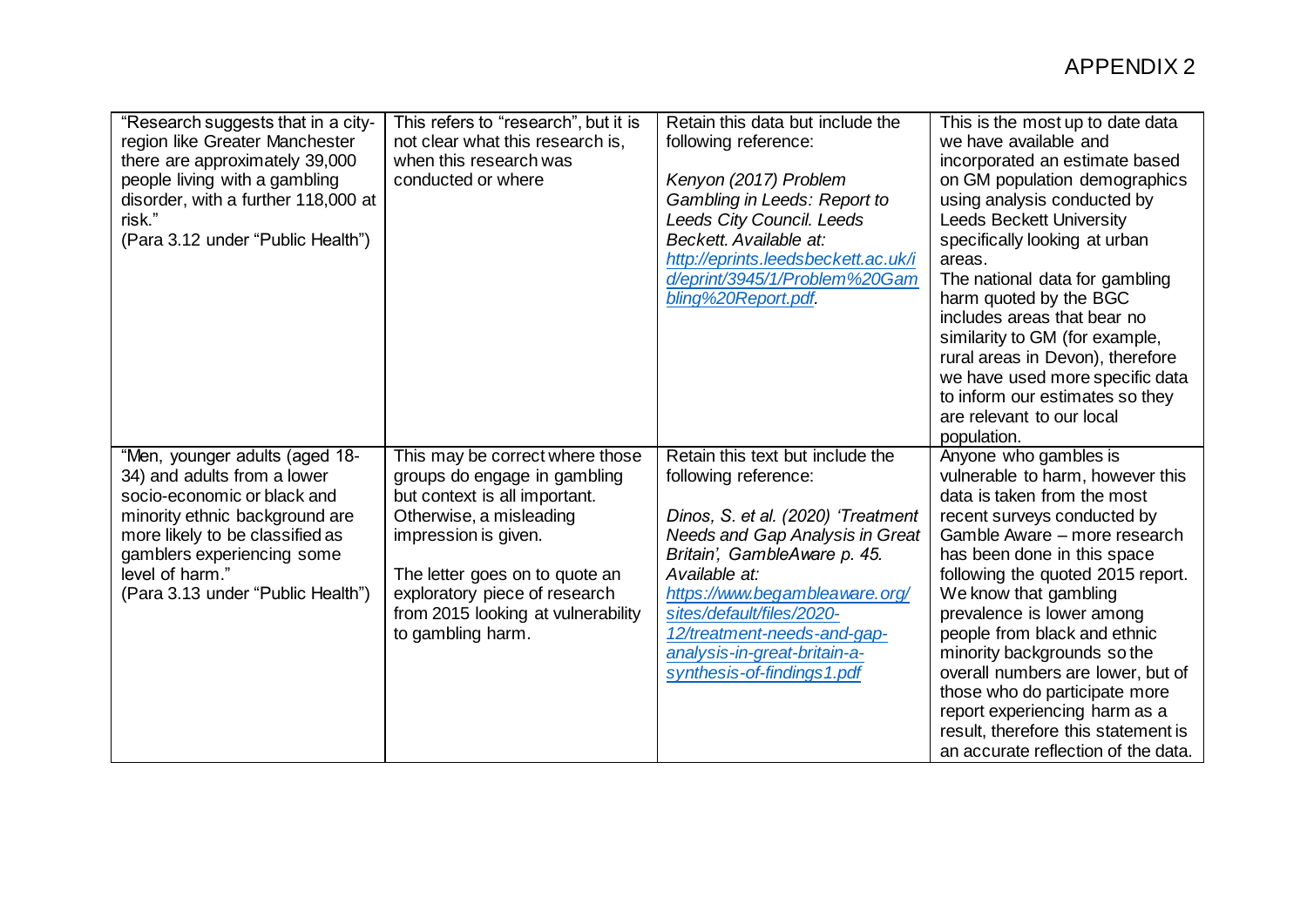| "The licensing authority will not<br>take into account representations<br>that are<br>Repetitive, vexatious or<br>$\bullet$<br>frivolous<br>From a rival gambling<br>business where the basis<br>of the representation is<br>unwanted competition<br>Moral objectives to<br>gambling<br>Concerned with expected<br>$\bullet$<br>demand for gambling<br>Anonymous"<br>$\bullet$<br>(Para 3.38 - "Factors that will not<br>be relevant") | This contains a list of bullet points<br>detailing representations that<br>would not be considered. This list<br>should be expanded to include<br>issues of nuisance and whether<br>the proposals have or are likely to<br>be granted building regulation<br>approval or planning permission.                                                                     | None  | Current text sufficiently describes<br>factors which will not be taken<br>into account.<br>There is no legal basis for<br>planning permission to be<br>incorporated into a licensing<br>decision as these are determined<br>on different grounds and<br>therefore is irrelevant.                                                                                                                                                                                                                                                                                                                  |
|----------------------------------------------------------------------------------------------------------------------------------------------------------------------------------------------------------------------------------------------------------------------------------------------------------------------------------------------------------------------------------------------------------------------------------------|-------------------------------------------------------------------------------------------------------------------------------------------------------------------------------------------------------------------------------------------------------------------------------------------------------------------------------------------------------------------|-------|---------------------------------------------------------------------------------------------------------------------------------------------------------------------------------------------------------------------------------------------------------------------------------------------------------------------------------------------------------------------------------------------------------------------------------------------------------------------------------------------------------------------------------------------------------------------------------------------------|
| How the licensing committee<br>decides what conditions to apply<br>to premises licenses<br>(Para 4.8-4.12 "How the licensing<br>committee decides what<br>conditions to apply to premises")                                                                                                                                                                                                                                            | This section would be assisted by<br>a clear explanation that all<br>Gambling Act 2005 premises<br>licences are subject to mandatory<br>and default conditions which are<br>intended to be sufficient to<br>ensure operation that is<br>consistent with the licensing<br>objectives, and it is unlikely that<br>additional conditions will need to<br>be imposed. | None. | The first bullet point of para 4.8<br>refers to "conditions specified in<br>the Gambling Act 2005".<br>Individual licensing authorities<br>can determine what conditions<br>apply in accordance with the<br>Statement of Principles and the<br>Gambling Act. While some<br>conditions are mandatory these<br>do not describe the minimum<br>conditions that can be imposed<br>on licenses. We consider the<br>current operation of the Gambling<br>Act to provide insufficient<br>protection to gamblers from harm<br>which is why we have developed<br>risk-based conditions which may<br>apply. |